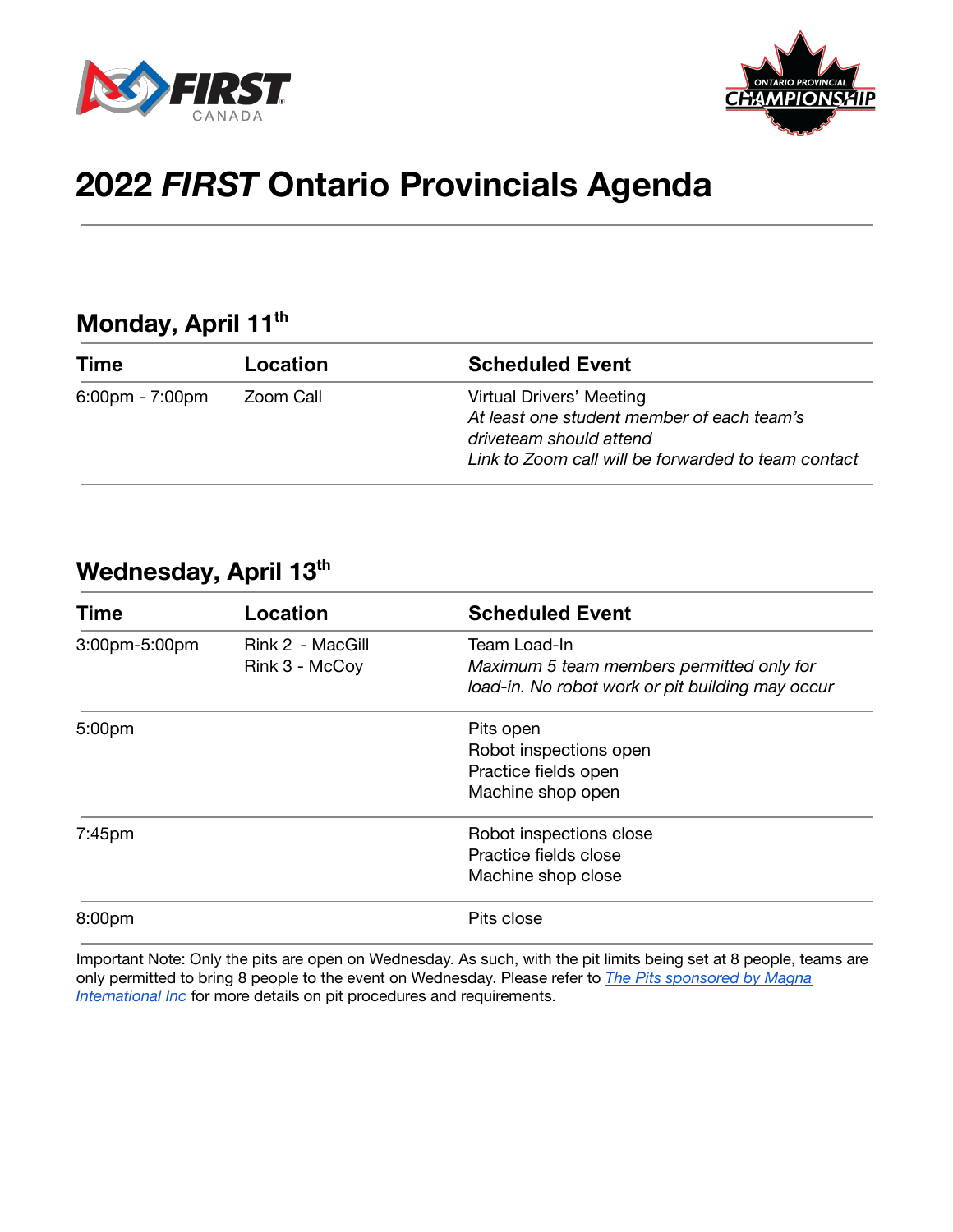



# **Thursday, April 14 th**

| Time                  | <b>Location</b>                         | <b>Scheduled Event</b>                                                                                                                                                                                                                                                              |
|-----------------------|-----------------------------------------|-------------------------------------------------------------------------------------------------------------------------------------------------------------------------------------------------------------------------------------------------------------------------------------|
| 7:00am                | Rink 2-MacGill<br>Rink 3 -McGill        | Team Load-In<br>Maximum 5 team members permitted only for<br>load-in. No robot work or pit building may occur                                                                                                                                                                       |
| 8:00am                |                                         | Pits open<br>Spectator seating open<br>Robot inspections resume<br>Practice field open<br>Machine Shop open                                                                                                                                                                         |
|                       |                                         | Science & Technology fields open for measurement &<br>calibration                                                                                                                                                                                                                   |
| 8:30am                | Teams' Assigned<br><b>Seating Areas</b> | Drivers' meeting<br>Each team to send at least one drive team<br>representative to attend. Driver meeting will take<br>place in the main bowl. Drive team members should<br>remain in their team's assigned seating area in the<br>stands for the duration of the drivers' meeting. |
| 9:30am-12:30pm        | Science & Technology<br><b>Fields</b>   | Practice Matches (Scheduled & Filler Line)<br>Completion of robot inspection is required for filler<br>line matches                                                                                                                                                                 |
| 12:30pm-1:30pm        |                                         | Lunch Break                                                                                                                                                                                                                                                                         |
| 1:30 <sub>pm</sub>    | Science & Technology<br><b>Fields</b>   | <b>Qualification Matches begin</b>                                                                                                                                                                                                                                                  |
| $3:30$ pm - $4:00$ pm |                                         | Afternoon break                                                                                                                                                                                                                                                                     |
| 6:00pm                |                                         | <b>Qualification Matches complete</b>                                                                                                                                                                                                                                               |
| 6:45pm                |                                         | Practice field close<br>Machine shop close                                                                                                                                                                                                                                          |
| 7:00pm                |                                         | Pits close<br>Spectator seating close                                                                                                                                                                                                                                               |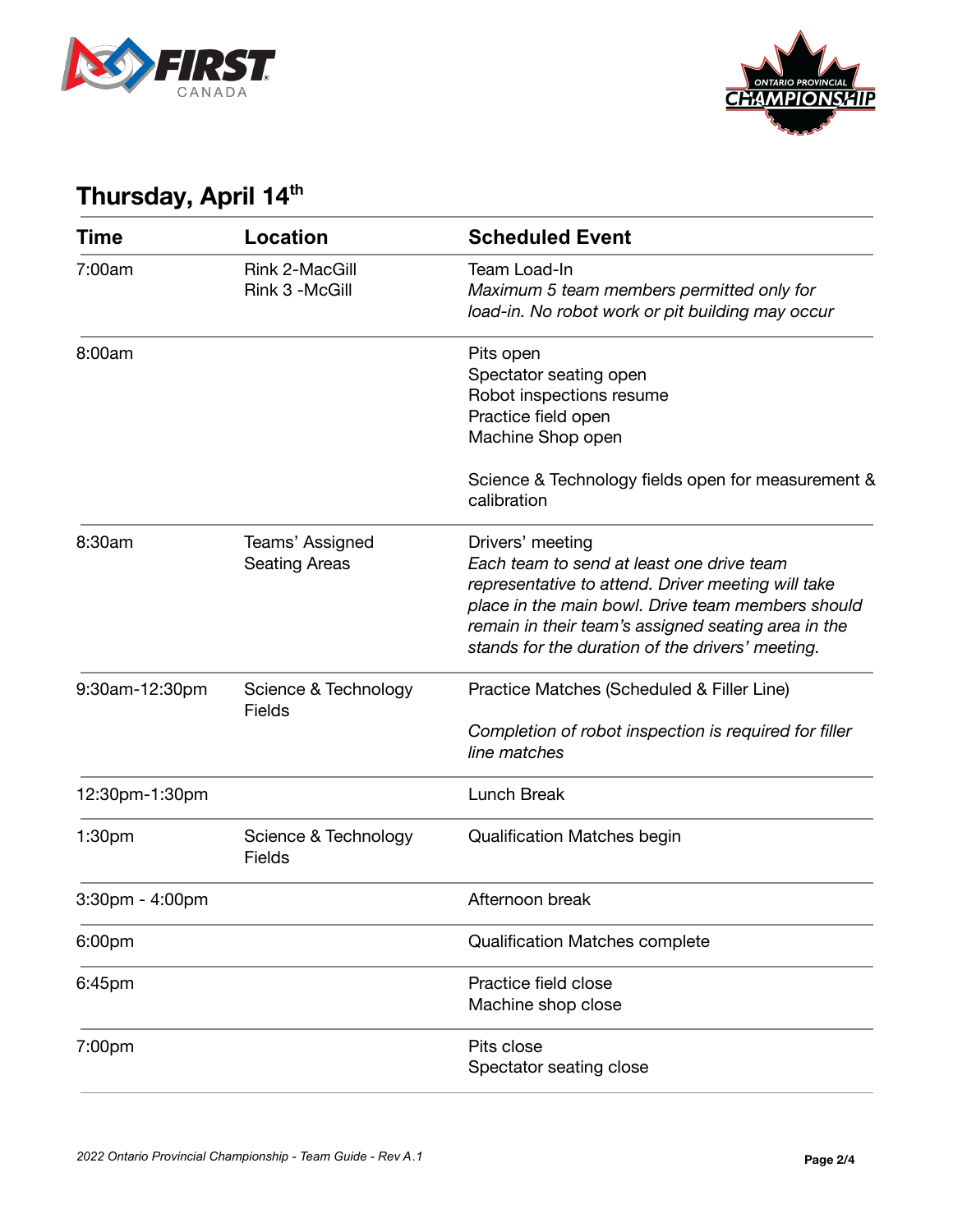



## **Friday, April 15 th**

| Time                  | <b>Location</b>                 | <b>Scheduled Event</b>                                                           |
|-----------------------|---------------------------------|----------------------------------------------------------------------------------|
| 8:00am                | Rink 2-MacGill<br>Rink 3-McGill | Pits open<br>Spectator seating open<br>Practice fields open<br>Machine shop open |
| 9:00am                | Main Stage                      | <b>Opening Ceremonies</b>                                                        |
| 9:45am                | Science & Technology<br>Fields  | <b>Qualification Matches resume</b>                                              |
| 12:00pm - 1:00pm      |                                 | Lunch Break                                                                      |
| $3:15$ pm - $3:45$ pm |                                 | Afternoon Break                                                                  |
| 5:30pm                |                                 | <b>Qualification Matches complete</b>                                            |
| $5:30$ pm - $6:15$ pm | Main Stage                      | Awards                                                                           |
| 6:45pm                |                                 | Practice fields close<br>Machine shop close                                      |
| 7:00pm                |                                 | Pits close<br>Spectator seating close                                            |